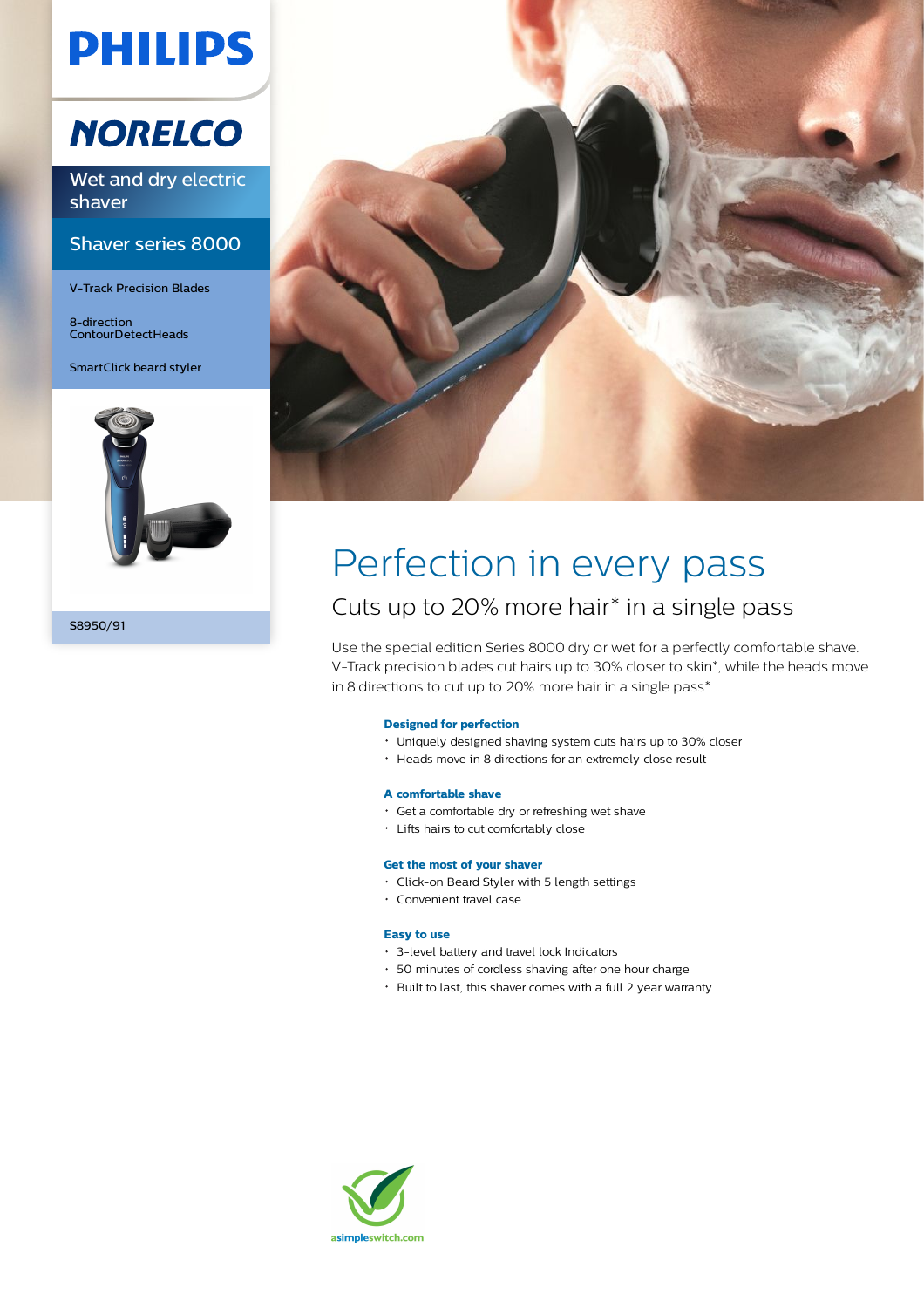## **Highlights**

### **Contour Detect Technology**



Follow every contour of your face and neck with 8-directional ContourDetect technology. You'll catch 20% more hairs<sup>\*</sup> in a single pass, resulting in an extremely close, smooth shave.

### **V-Track Precision Blades**



The V-Track Precision Blades collect hair in the optimal cutting position, resulting in a more comfortable shave that's 30% closer\*. The blades also self-sharpen to ensure a premium shave day after day.

### **Shave Wet or Dry**



Choose how you prefer to shave. Shave in the shower. Or use with water, foam, or gel for refreshing, comfortable shave.

### **3-level battery indicator**



The intuitive display shows relevant information, enabling you to get the best performance out of your shaver: - 3-level battery indicator - cleaning indicator - battery low indicator - replacement head indicator travel lock indicator.

### **Super Lift & Cut Action**

Shave closer with the dual-blade Super Lift & Cut Action. The first blade raises each hair while the second blade comfortably cuts below skin level, for exceptionally smooth results.

### **SmartClick Beard Styler**



5 built-in length settings for trimming stubble to a short beard. Rounded tips and comb are designed to prevent skin irritation.

### **50 shaving minutes**



A powerful lithium-ion battery gives you more shaves per charge. Charge it for an hour for up to 50 minutes of shaving time. Charge it for 5 minutes and you'll have enough power for one shave.

### **Travel case**



The sleek design of the shaver storage case takes up less space and a built-in ventilation chamber dries your shaver even when you're on the go.



asimpleswitch.com

### **Philips Green Logo**

Philips Green Products can reduce costs, energy consumption and CO2 emissions. How? They offer a significant environmental improvement in one or more of the Philips Green Focal Areas – Energy efficiency, Packaging, Hazardous substances, Weight, Recycling and disposal and Lifetime reliability.